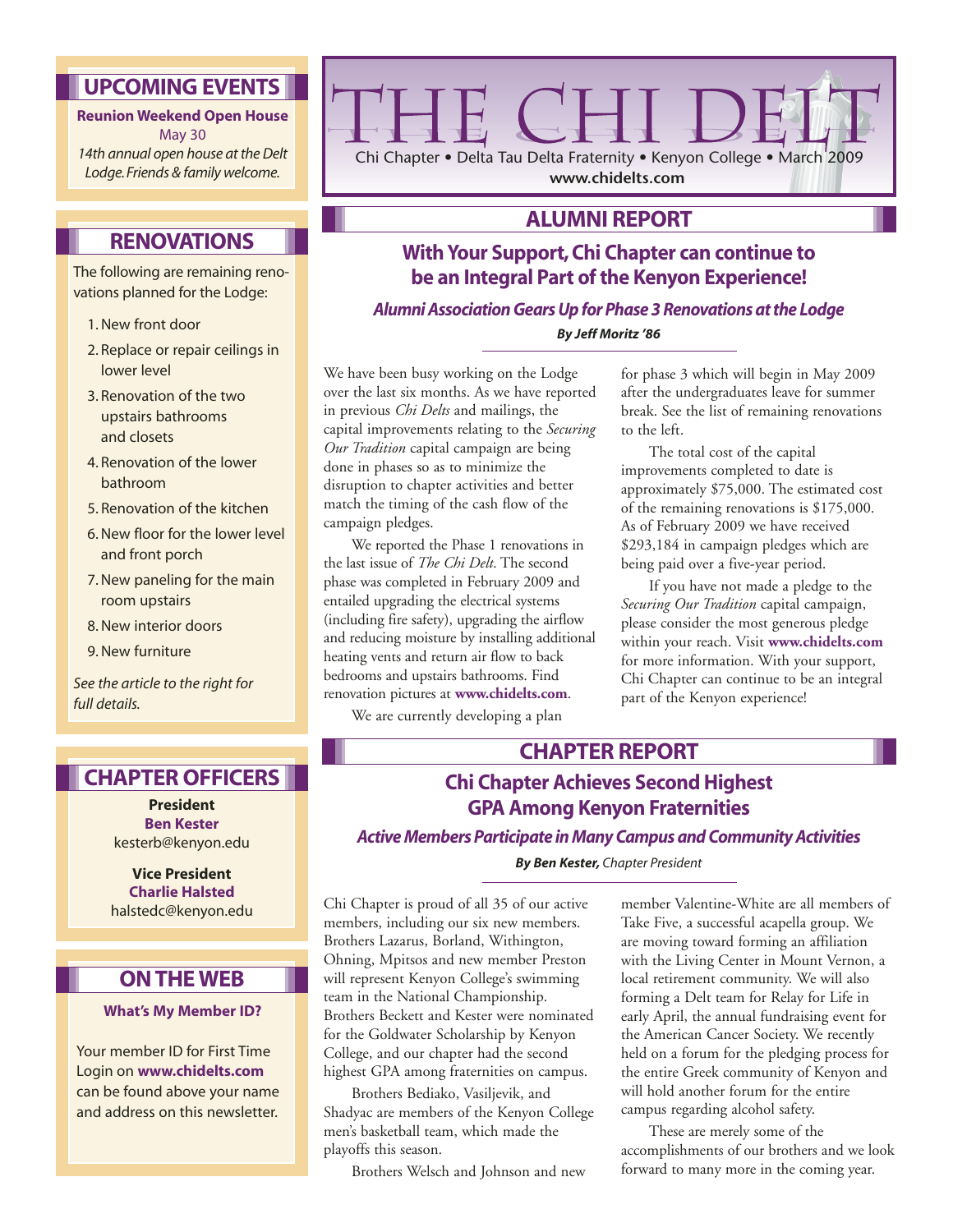# **Yes We "CAN"! Chi Chapter to Start "Career and Alumni Newsletter" Program**

#### *Program to Connect Actives and Alumni with Job Networking Opportunities*

*By Pengyu (Alex) Zhao, Career Chairman*

Starting this spring, Chi Chapter has decided to commit to the career development of our actives and the further interaction between alumni and actives. We would like to demonstrate to the alumni community what kinds of people are representing the prominent name we all have in common, Delta Tau Delta, on the campus of Kenyon College. In this way, we wish to serve you by extending to you an invitation to establish and maintain brotherhood and mentorship with some young brothers. These fine young men may share with you a similar career interest, an equally inspiring vision for the future, a diversified portfolio of splendid ideas, and a strong mindset to pursue them in the adventure all of them will soon undertake. Therefore, motivated by the implication of "Committed to the Lives of Excellence," that is, success in career life should be encouraged and supported by the Chapter, we would like to start the Career and Alumni Newsletter Program (CAN).

*"These fine young men may share with you a similar career interest, an equally inspiring vision for the future, a diversified portfolio of splendid ideas, and a strong mindset to pursue them in the adventure all of them will soon undertake."*

The Career and Alumni Newsletter Program entails adding a section to the monthly Chi Chapter email to include some information about scholarship, career, and personality of three participants of this program. They are looking for advice on post-graduate development and potential mentorship and they would like to offer their insights on Kenyon College and Chi Chapter at present. Your help to them in any format will be greatly appreciated, because even a short note passing on your encouragement will consolidate their concern and worry on reaching out to the world outside of Kenyon. Furthermore, the

Chapter as a whole will be grateful for your solid support on this program.

Monthly updates on this program can be found in our monthly e-Letter and on **www.chidelts.com**.

In the first two months of the CAN program, we introduced you to the following brothers:

#### • **Kegan Boland '10**

(borlandk@kenyon.edu) is one of the most competitive swimmers at Kenyon and he is looking for high school teaching opportunities after his graduation.

#### • **Benjamin Kester '10**

(kesterb@kenyon.edu), President of our Chapter, is a promising Physics and Chemistry double major with great discipline and ample research experience.

#### • **Jonathan Lawrence '09**

(lawrencej@kenyon.edu) is a senior English major who played center for the varsity basketball team is primarily looking for working opportunities in college administration.

- **Robert Alef '09** (alefr@kenyon.edu), a competitive NCAC tennis player who and a senior in Political Science, is planning to go into the trading business in his hometown, Chicago, IL. His past experience with a boutique trading house, TradingRM, certainly puts him on the right track.
- **Nate Silver '10** (silvern@kenyon.edu) from Washington DC, a junior, has long served the Chapter in the positions of Rush Chair and Intramural Chair, and his contributions reach far beyond the duties these positions entail. Nate is a double major in Studio Art and English, with a concentration in Creative Writing. He hopes to use this creative energy in media writing or some other artistic profession.

#### • **Mike Bandrowski '10**

(bandrowskim@kenyon.edu) is an Eagle Scout who lives in from Oakland, CA and is a junior majoring in Psychology. He particularly enjoyed the course Neurochemistry. He has spent his past two summers with the local law office of Morgan Stanley and Barg, Coffin, Lewis, & Trapp, LLP.

#### • **Milen Kozarov '10**

(kozarovm@kenyon.edu), an international student from Bulgaria and a junior in Economics, aced his SAT. Having been on the Varsity Track Team as a high jumper, he now finds persistence to be one of his strengths when it comes to both academic and professional work. The experiences he has had with Chi Chapter have defined his personality and his social life in many ways.

You can read full profiles of all of these brothers in the Download Center of **www.chidelts.com**. And stay tuned to future monthly e-Letters for more featured undergraduates.

In the meantime, any of your advice and thoughts on how to improve this program will be wholeheartedly appreciated. Please call me at 740-504-6316 or e-mail me at zhaop@kenyon.edu with any questions.

#### **Get Published in** *The Chi Delt*

We want to feature your news, stories, best memories and more in the next issue of our newsletter. Email your submissions to our editors at content@affinityconnection.com (mention DTD at Kenyon).

Be sure to stay tuned to our web site and monthly e-Letter for more stories and photos from other brothers.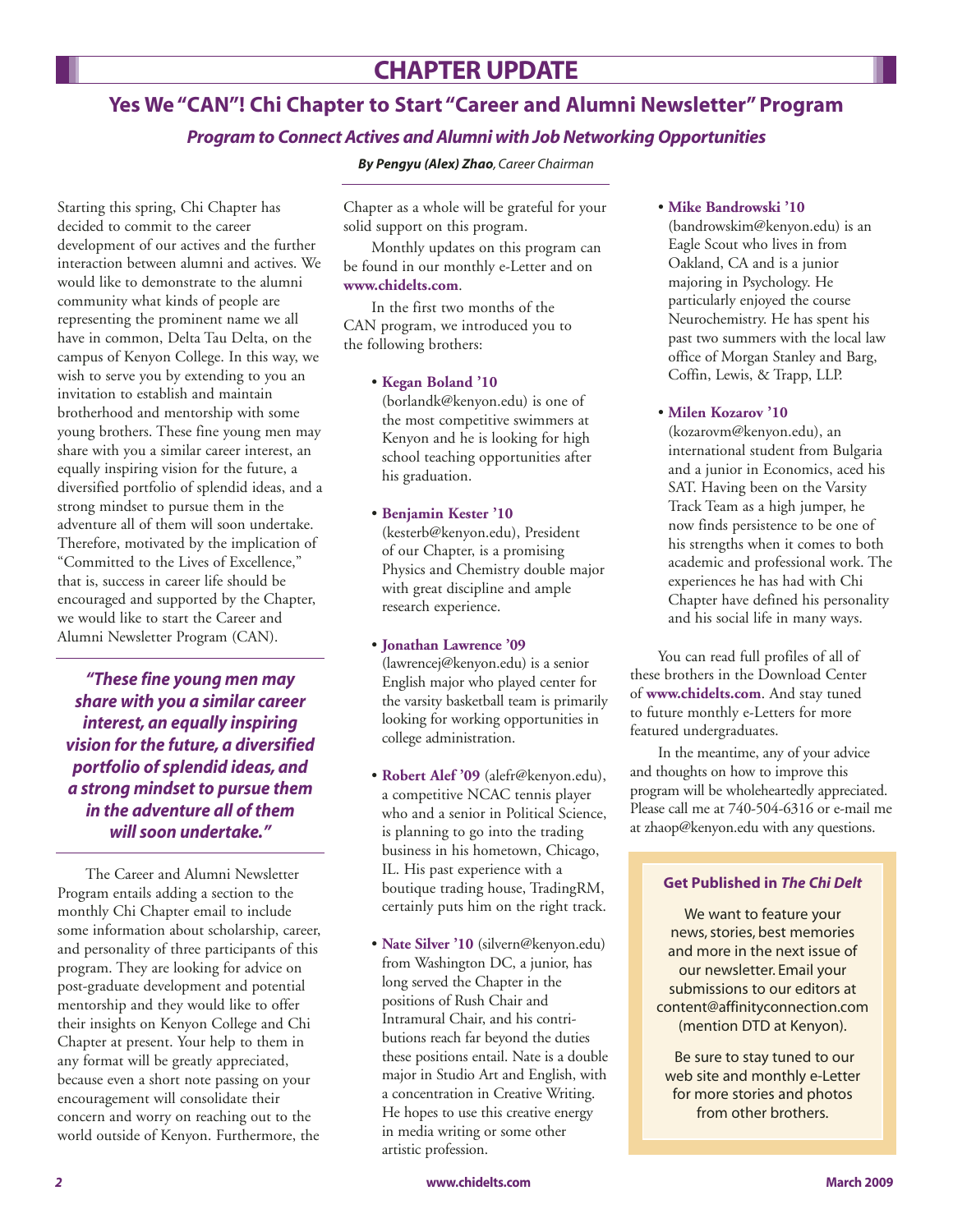# **HONOR ROLL 2008-09 Annual Fund Honor Roll**

Thank you to the following alumni who have contributed so far to the 2008-09 annual fund, which ends August 31. Add your name to the Honor Roll before the giving year ends by making a donation at **www.chidelts.com** or by calling 800-975-6699.

#### **Pierre McBride Society (\$1,000+)** Jeffrey Moritz 1986

#### **1881 Society (\$500 - \$999.99)** Thomas H. Carruthers 1951

#### **Purple Iris Society (\$100 - \$249.99)**

Robert A. Mitchell 1939 Randolph D. Bucey 1950 William H. Schneebeck 1950 Robert D. Burns 1951 William O. Hurd 1952

Robert K. Warmeling 1953 Richard M Schori 1960 Joseph Skrzypek Skripek 1961 Thomas R. Sant 1965 William J. Yost 1968 Richard I. James 1974 Dan E. Patterson 1974 William T. Montei 1975 Richard W. Parke 1976 Christopher W. Pisano 1985 Timothy E. Stautberg 1985 Douglas J. Miller 1988 Nicholas A. Zumberge 1995 James Joyce 2003

#### **Chi Society (\$50 - \$99.99)**

George L. Striebing 1949

Silas Axtell 1952

Berton A. Craig 1952 Frank C. Burton 1955 Daniel M. Smith 1959 Donald Constantino 1977 Peter C. Dolan 1980 J. Alex Maurer 1989 Anthony L. Camisa 1992 Edward David Occhialino 1996

#### **Other (Up to \$49.99)**

William M. Fine 1950 R. Bradley Bennett 1957 Keith E. Krusz 1982

*Reflects gifts received as of March 6, 2009.*

# **LOST EMAIL**

#### **Are We Missing Your Email Address?**

If you see your name listed below, it means that you're one of the nearly 260 alumni brothers who we're missing an email address for in the database. Send an email to our editors at content@affinityconnection.com to update your contact information (mention you're a Delt at Kenyon). Or, if you're in touch with someone on this list electronically, please send us his address so he can begin to receive our monthly e-Letter!

Note that this is just a partial listing of our lost email addresses. Visit **www.chidelts.com** for more names of brothers we're missing.

J. Eric Stedje '70 Russell Tuverson '70 John G. Decker '71 Jonathan Ayers '71 Dale C. Eisenman '71 Marc D. Bane '72 J. Michael Brady '72 Jonathan Corbett '72 John V. Lahey '72

Henry B. Somerville '72 Lloyd Klein '73 Richard Bentson '74 Thomas Hazlett '74 Richard James '74 John Moroney '74 Robert Murray '74 Dr. James O'Mailia '74 Steven Anschutz '75 Geoffrey R. Herald '75 Howard D. Kinstlinger '75 Robert A. Koller '75 Charles Leblond '75 Bruce Thomas '75 Daniel Libby '76 Donald Constantino '77 Charles F. Kade '77 Charles E. Kulinski '77 John N. Adams '78 Andrew C. Legros '78 David Redfield '78 James Robrock '78 W. Vandenberg '78 Phillip D. Schmidt '79 Jeffrey D. Curtiss '80 Karl J. Shefelman '80 Anthony E. Burwell '80

Patrick O'Daniel '80 J. Kyle Hickok '81 Christopher Martin '81 Victor E. Nuovo '81 Robert M. Quinn '81 Gregory S. Rikhoff '81 Richard Rowe '81 J. Morris Thorpe '81 Bernard P. Zeng '81 Blaine V. Zuver '81 Steven L. Hurn '81 Michael Holmberg '82 Peter K. Landes '82 Joseph G. Parini '82 Kurt G. Stedje '82 Michael Voigt '82 Scott E. Sterling '82 Andrew D. Sappey '82 Alexander E. Colt '83 William P. Davis '83 Peter Driscoll '83 Peter Gammon '83 Lawrence Levy '83 Ralph Q. Smith '83 Robert Barr '84 Geoffrey Catlett '84 William Dickinson '84